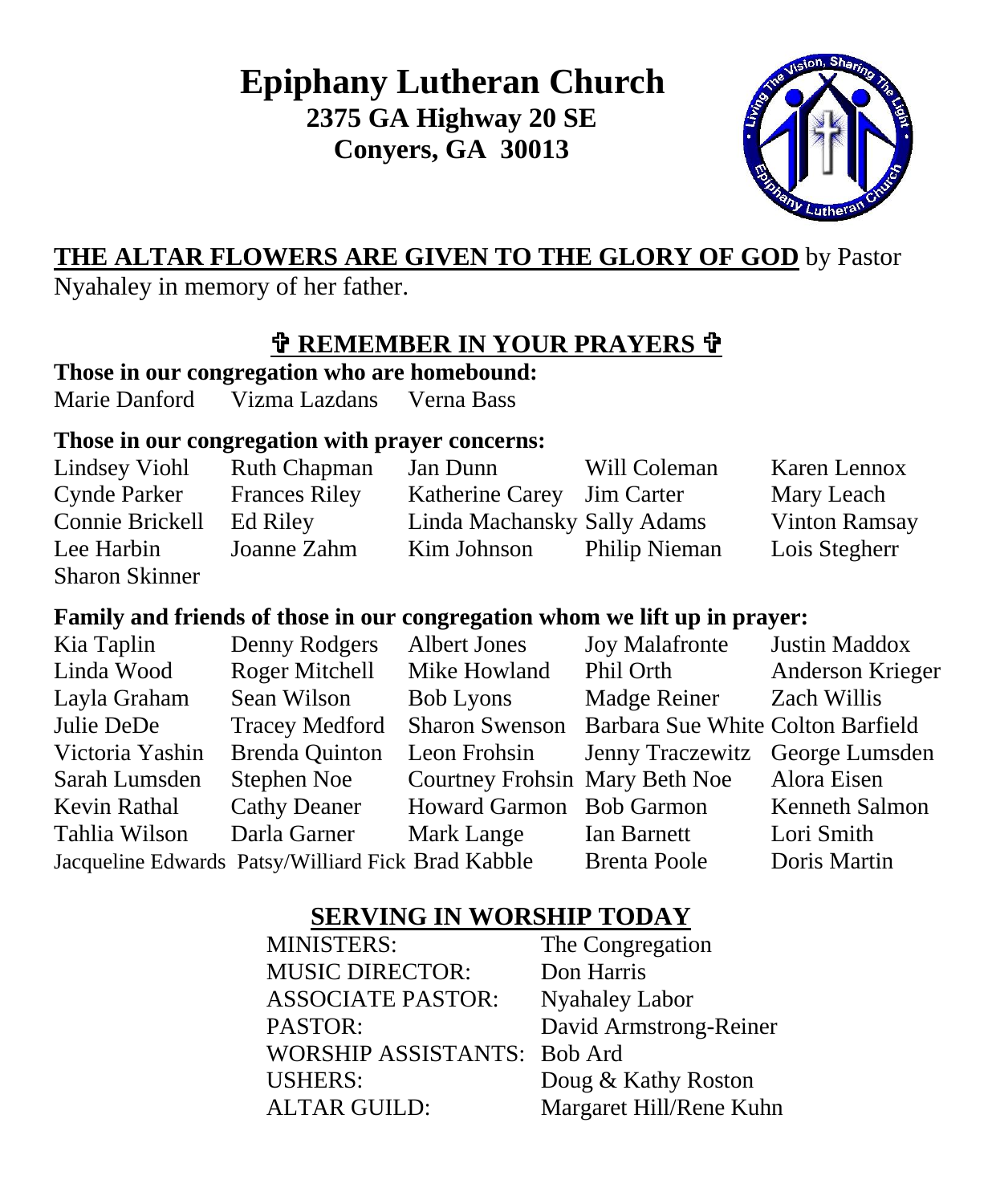# **JUNE 12 - 19 SCHEDULE & ANNOUNCEMENTS**

| TODAY:              | $10:00$ am         | <b>Worship Service</b>                               |
|---------------------|--------------------|------------------------------------------------------|
| Tuesday:            | $7:00 \text{ pm}$  | Fellowship Committee Meeting (Lib)                   |
| Saturday:           |                    | Private Event (FH)                                   |
| <b>NEXT SUNDAY:</b> | $10:00 \text{ am}$ | <b>Newsletter Deadline</b><br><b>Worship Service</b> |

We encourage you to continue your giving to the church in the following ways:

- Bring your contribution with you to worship service on Sundays.
- Mail in your contribution.
- Click on the DONATE tab on our web page at www.converselc.org
- Consider automatic giving. You can contact the church office to find out how to set this up.

**BABY BOTTLE CAMPAIGN:** The Refuge Pregnancy Center's annual Baby Bottle Campaign started on Mother's Day and will end on Father's Day (Sunday, June 19) so you have one week left to participate if you haven't picked up a bottle. If you have a bottle, please return it on next Sunday (Father's Day) and cross your name off the list on the table. If you are unable to return it on Father's Day, you can contact the office and return it during the week or bring it the following Sunday. Thank you!